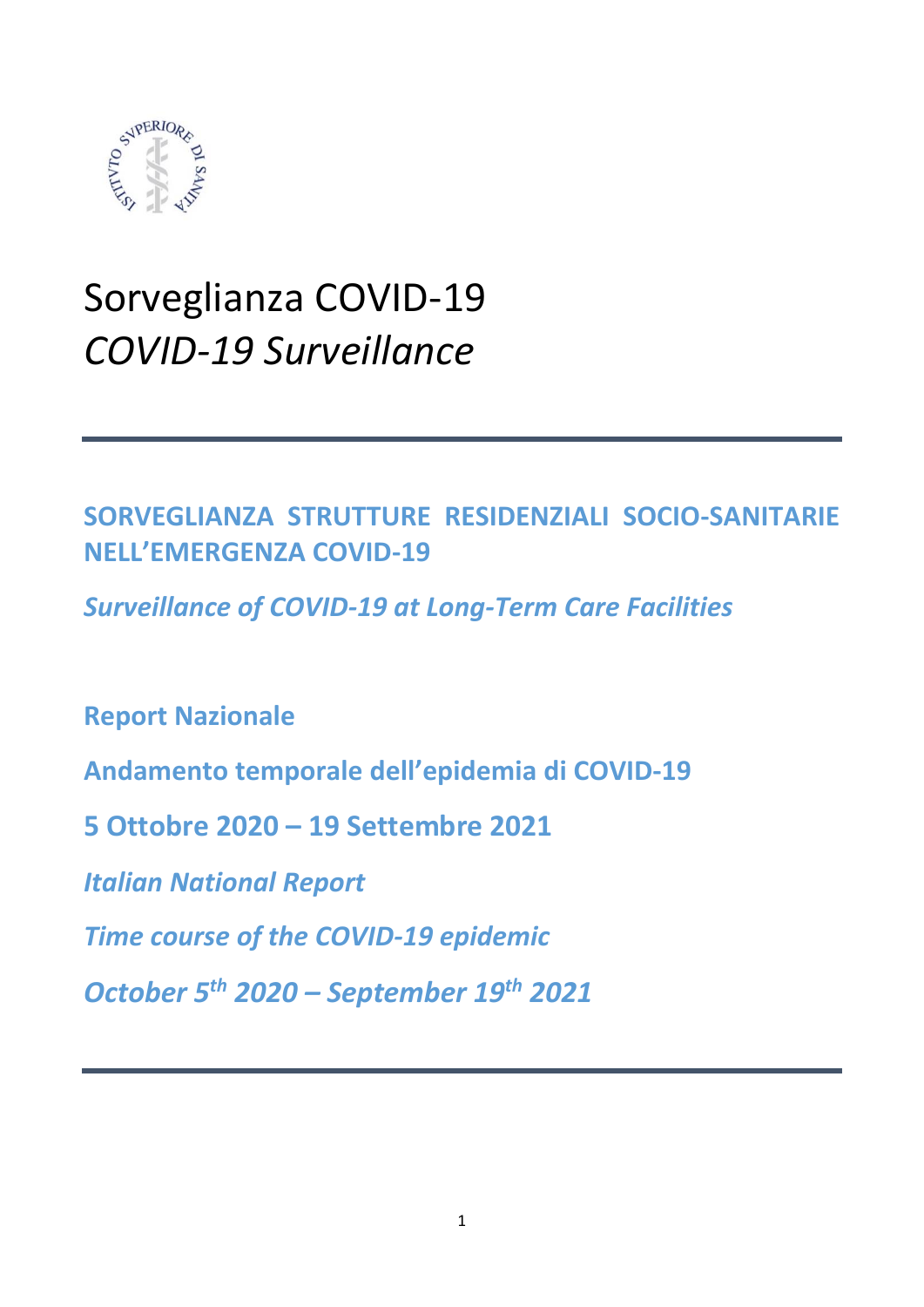#### **Authors:**

*Istituto Superiore di Sanità:* Claudia Giacomozzi, Chiara Donfrancesco, Cinzia Lo Noce, Ilaria Bacigalupo, Paolo Fortunato D'Ancona, Fabio Galati, Anna Di Lonardo, Annapina Palmieri, Tiziana Grisetti, Luigi Palmieri, Maria Luisa Scattoni, Matteo Spuri, Graziano Onder, Silvio Brusaferro

*Università Cattolica del Sacro Cuore*: Cecilia Damiano

*Italian Ministry of Health:* Anna Caraglia, Michela Sabbatucci, Andrea Siddu

*Garante nazionale dei diritti delle persone private della libertà personale:* Gilda Losito

*ARS Toscana:* Francesca Collini

Thanks are due to the Representatives for the Regions included in the surveillance: Ester Di Cino, Rosaria Di Giuseppe, Dalia Palmieri and Antona Petrucci (Abruzzo), Marina Rinaldi and Ugo Trama (Campania), Cristina Carletti, Filippo Masera and Marco Pompili (Marche), Marina Prezioso and Sergio Rago (Molise), Mariapaola Ferro (Sicilia), Nicola Caruso and Barbara Trambusti (Toscana), Sara Diemoz and Giuliana Vuillermin (Valle d'Aosta).

Authors also thank the staff of the monitored facilities for their contribution to this investigation.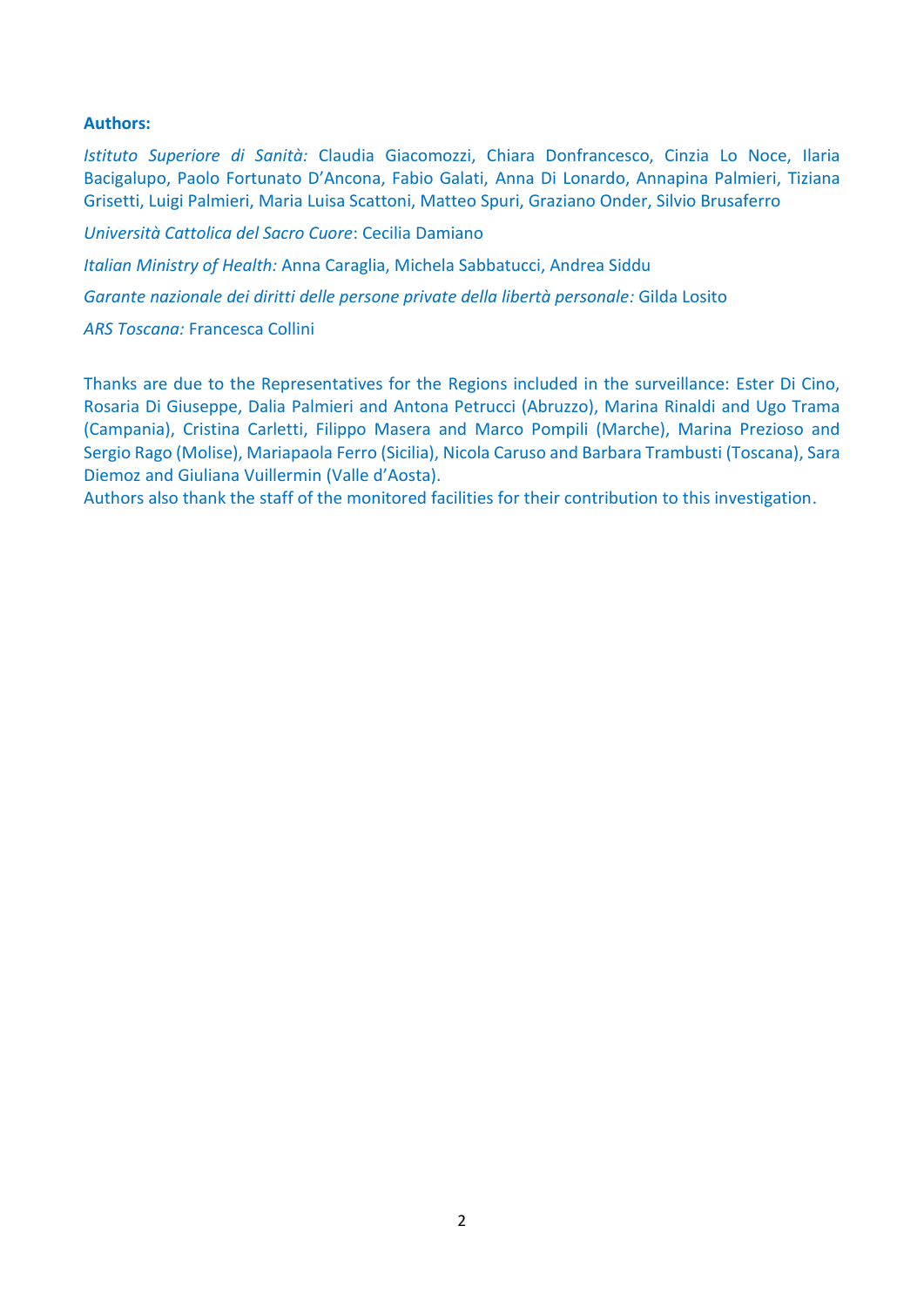## **Relevant findings**

852 *long-term care facilities (LTCFs)* participated in the surveillance of COVID-19 emergency from October 5<sup>th</sup> 2020 to September 19<sup>th</sup> 2021, for a total of 31,178 beds. Overall, 341 out of the 852 facilities were *nursing homes for older adults* (facilities principally providing care to seniors with severe illnesses or high disability burden), for a total of 15,031 beds.

Main findings that emerged from the surveillance activity are synthesized here below:

The weekly incidence of SARS-CoV-2 positive cases in LTCFs increased remarkably during October and November 2020, in correspondence with the second wave of the epidemic: in line with what was observed in the general population, a peak of 3.2% was found in November 2020 in nursing homes for older adults, and a peak of 3.1% was found in all LTCFs (**Figure 1**). The incidence of positive cases decreased after the start of the vaccination campaign (Dec 27th 2020), and reached values close to 0.01% of new cases per week during May and June 2021. In the months of July, August and September 2021 a slight increase in the number of positive cases in LTCFs was noted; in the week from August 30<sup>th</sup> to September 5<sup>th</sup>, positive cases raised to 0.3% in nursing homes for older adults and to 0.2% in all LTCFs.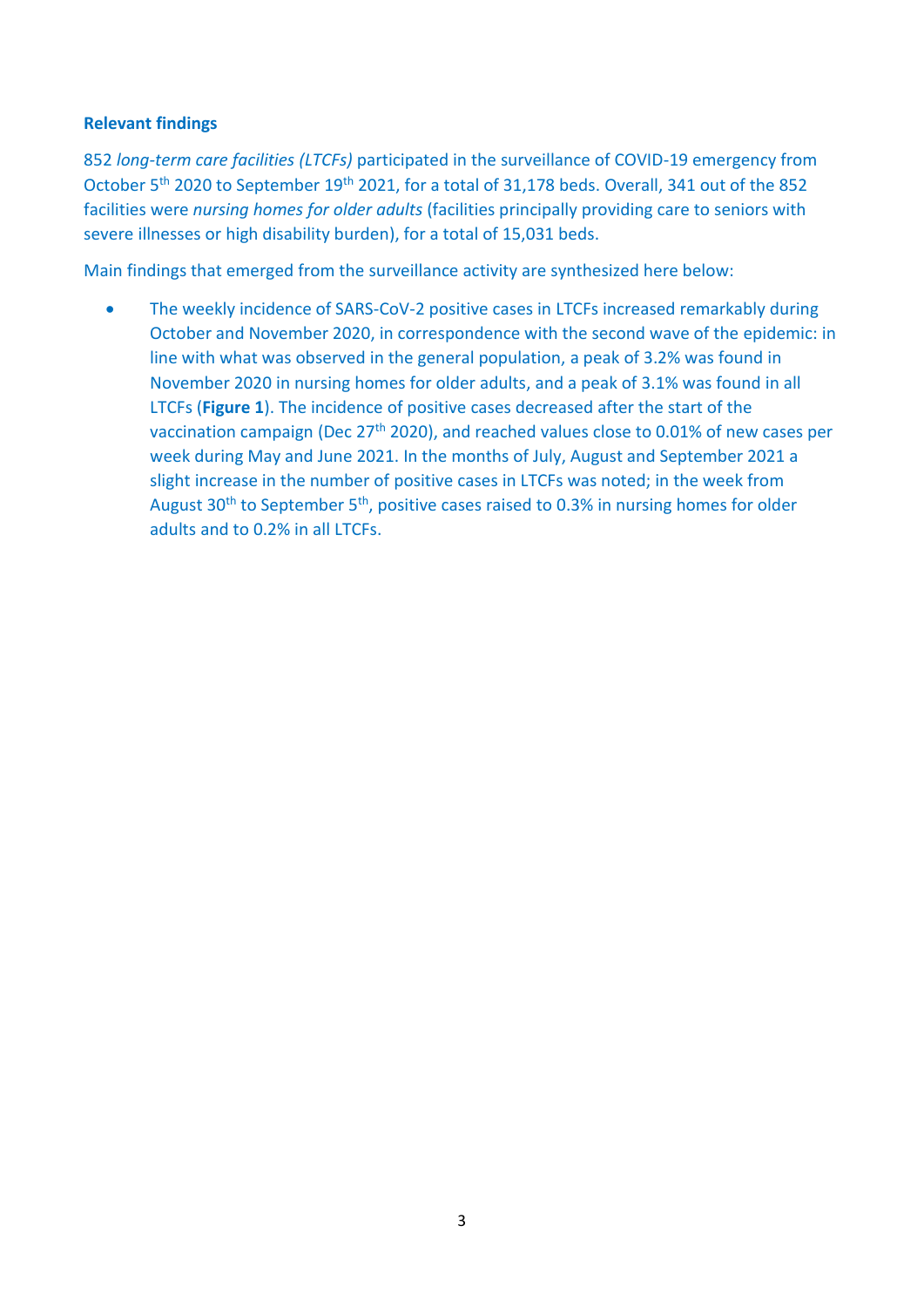**Figure 1**. Weekly incidence of SARS-CoV-2 positive cases among LTCFs residents and in the general population of the Regions under surveillance in the period October 5<sup>th</sup> 2020 – September 19<sup>th</sup> 2021. *(labels on the horizontal axis report the first day of each monitored week).*



• After the November 2020 peak, the SARS-CoV-2 outbreaks within the monitored LTCFs – namely, 2 or more positive cases per structure – progressively reduced and reached values as low as 0.01% in June 2021 (**Figure 2**). In August and September 2021, a new increase was noted in the percentage of LTCFs with outbreaks. In the last week of monitoring, from September  $13<sup>th</sup>$  to  $19<sup>th</sup>$  2021, this percentage raised to 0.4% in nursing homes for older adults and to 0.8% in all LTCFs.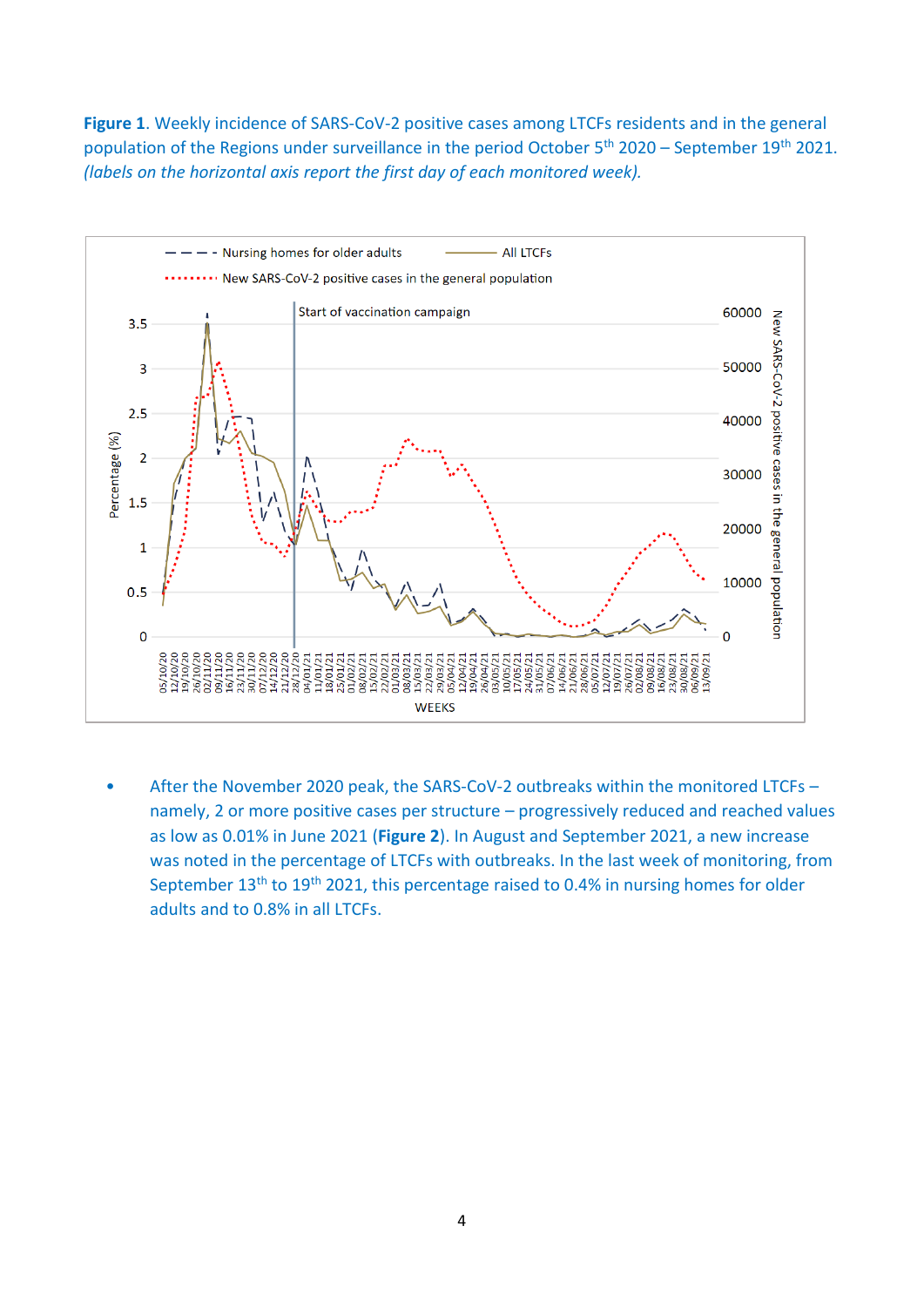Figure 2. Percentage of LTCFs with SARS-CoV-2 outbreaks among residents in the period October 5<sup>th</sup> 2020 – September 19th 2021. *(labels on the horizontal axis report the first day of each monitored week).*



• Data from the surveillance showed that as vaccination coverage increased, a reduction was observed both in deaths from SARS-CoV-2 occurred in LTCFs and in those occurred at the hospital; this trend appears to be lasting over time. Similarly, the weekly deaths from all causes underwent a significant reduction after the start of the vaccination campaign, while remaining stationary from February 2021 onwards, and the contribution of COVID-19 to deaths in LTCFs from February 2021 onwards was found to be marginal. Data associated with all LTCFs are summarized in Figure 3, those associated with only nursing homes for older adults are shown in Figure 4.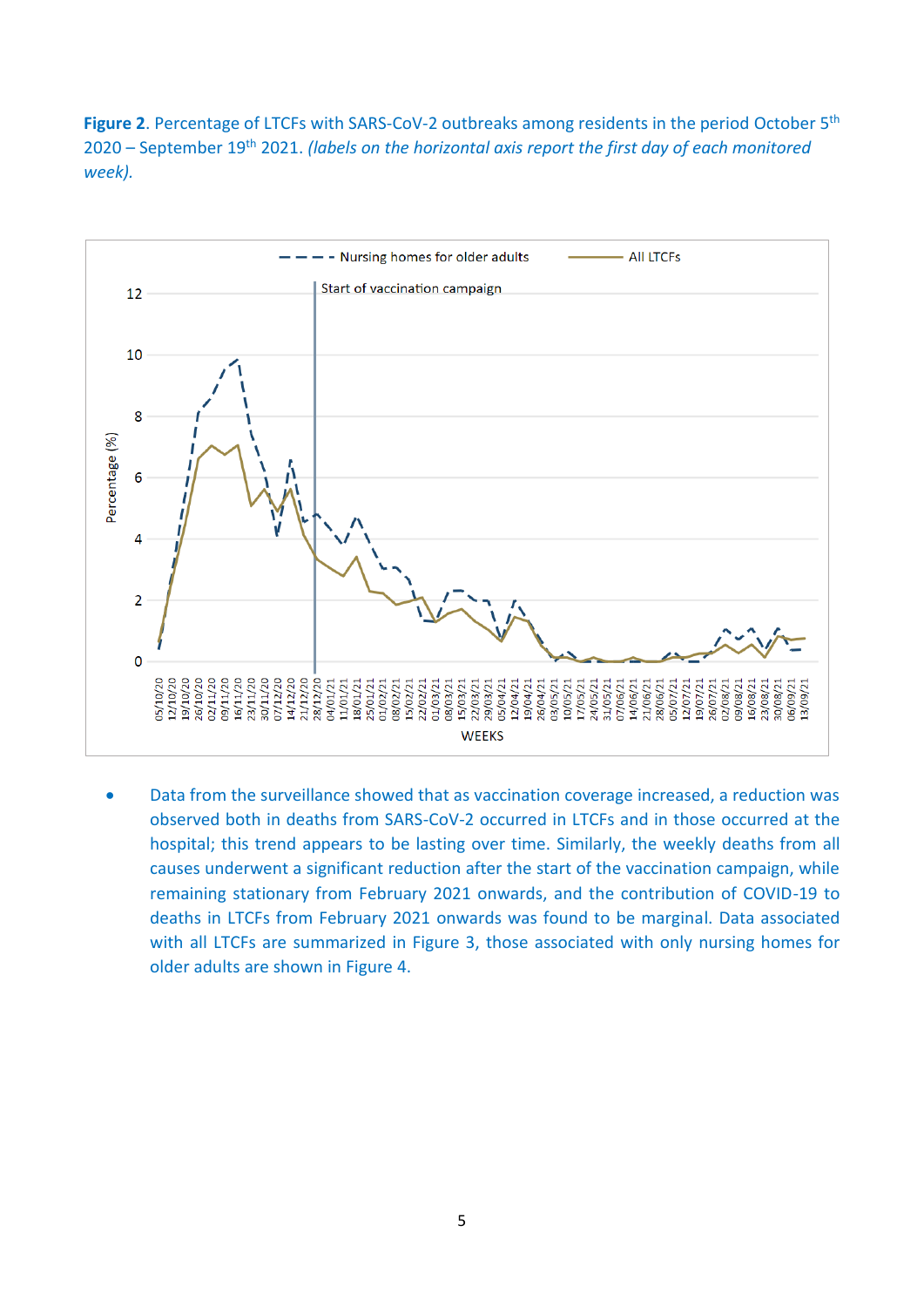Figure 3. With reference to the period October 5<sup>th</sup> 2020 – September 19<sup>th</sup> 2021, and to all monitored LTCFs, the figure shows the percentages of: weekly deaths for all causes among residents, occurred in LTCFs; weekly deaths for all causes among residents, occurred at the hospital; weekly deaths among SARS-CoV-2 positive residents, occurred in LTCFs; weekly hospitalized SARS-CoV-2 positive residents; residents with SARS-CoV-2 full vaccination course (data available from April 26<sup>th</sup> 2021). *(labels on the horizontal axis report the first day of each monitored week)*.

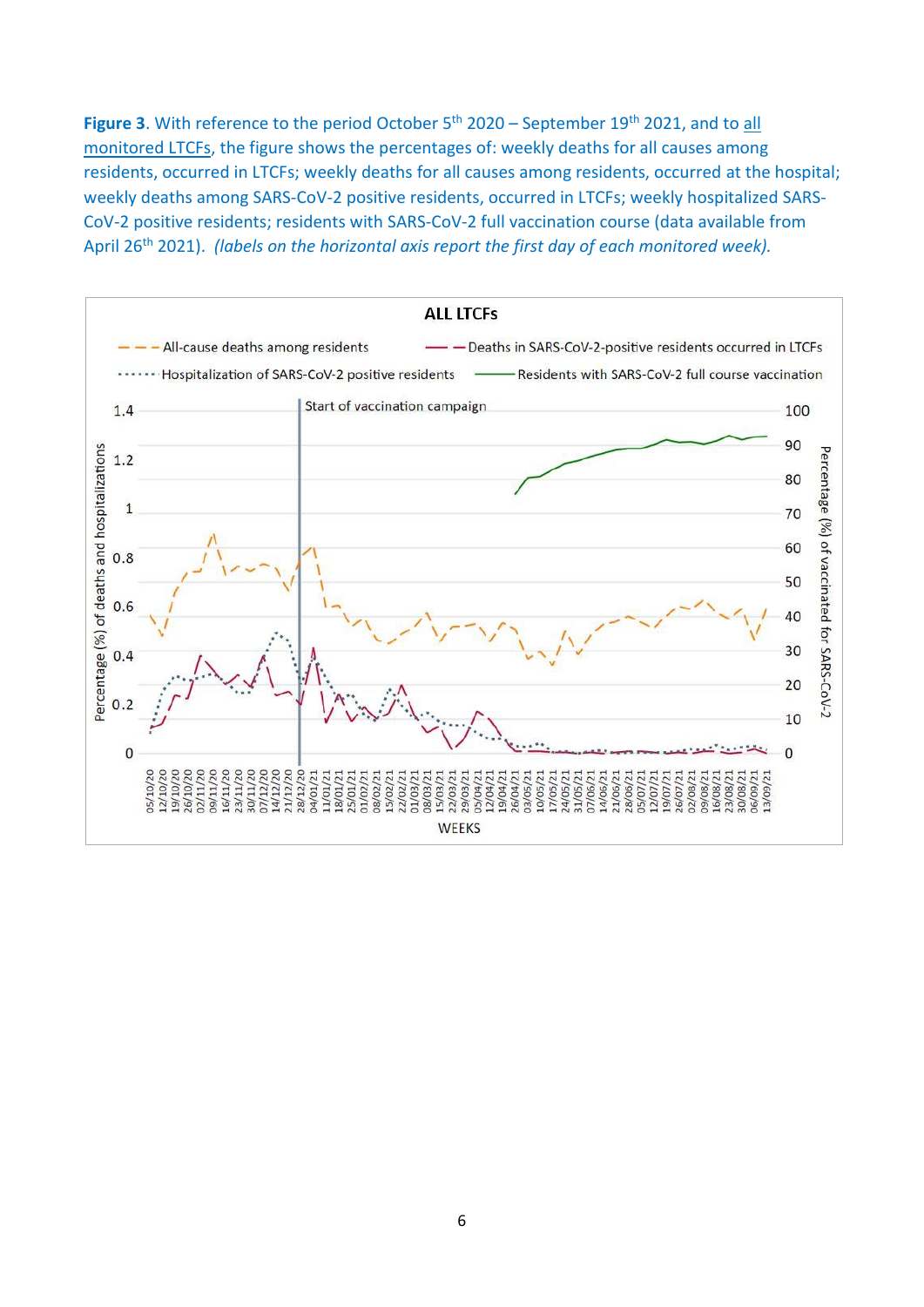Figure 4. With reference to the period October 5<sup>th</sup> 2020 – September 19<sup>th</sup> 2021, and to monitored nursing homes for older adults, the figure shows the percentages of: weekly deaths for all causes among residents, occurred in LTCFs; weekly deaths for all causes among residents, occurred at the hospital; weekly deaths among SARS-CoV-2 positive residents, occurred in LTCFs; weekly hospitalized SARS-CoV-2 positive residents; residents with SARS-CoV-2 full vaccination course (data available from April 26<sup>th</sup> 2021). *(labels on the horizontal axis report the first day of each monitored week)*.